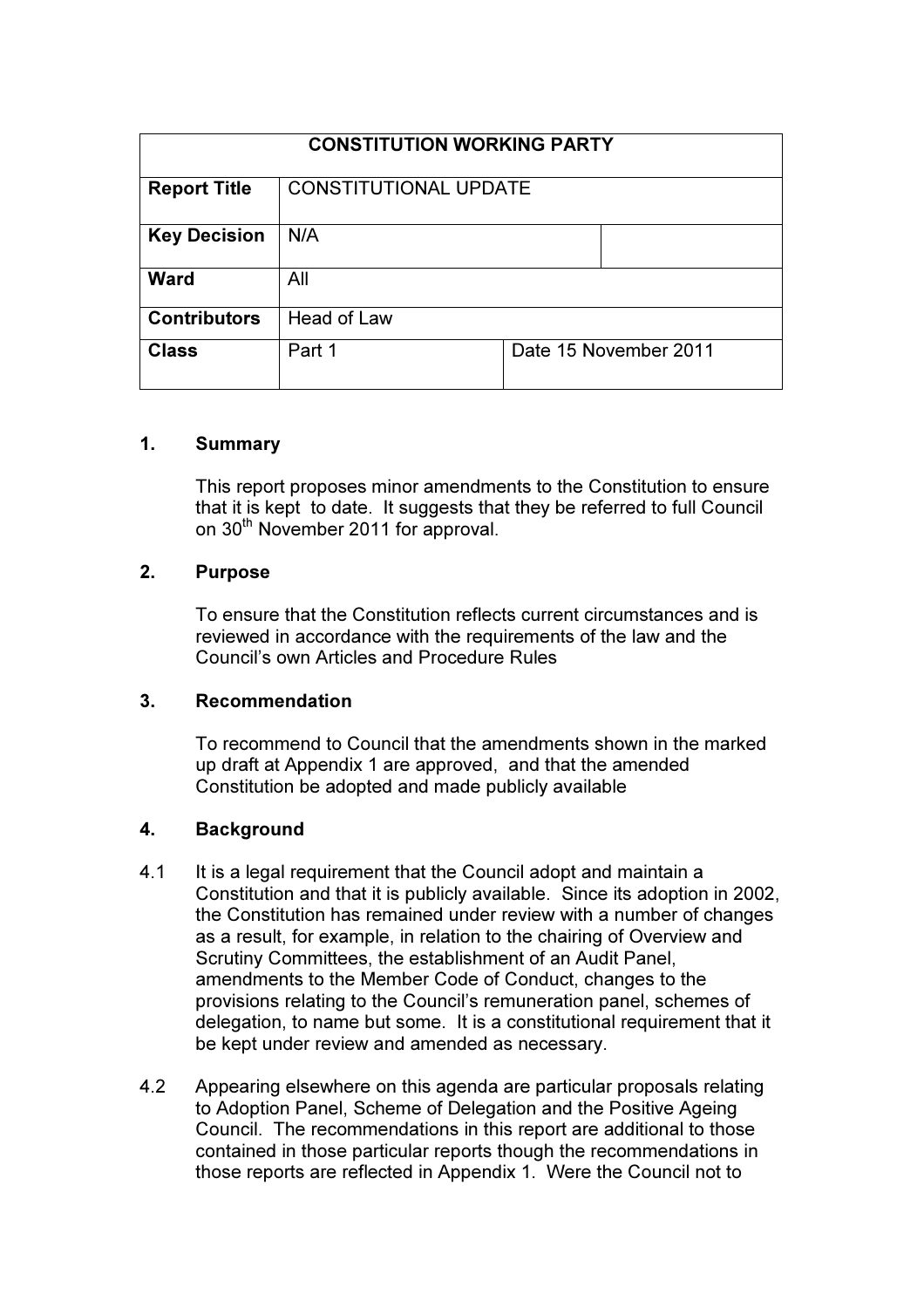agree them, the amended draft would need to be amended accordingly.

4.3 It is also anticipated that once the Localism Bill and Health and Social Care Bill are enacted, they will require further changes to the Council's Constitution. The changes arising from those pieces of legislation are not dealt with in detail here, though some of them are flagged, for information. There will need to be further work when the provisions of those enactments are settled with further reports prepared. The amendments suggested in this report are based on existing provisions and their appropriateness in the current circumstances .

# 5. Bribery Act

- 5.1 The Bribery Act came into effect in July 2010. It makes it an offence to offer, or promise to give a financial advantage with the intention of inducing that person to perform improperly a function or activity of a public nature or to reward a person for doing so. Commercial organisations who fail to prevent bribery commit a criminal offence. The Council qualifies as a commercial organisation and so is capable of committing the offence.
- 5.2 In response, the Council adopted a bribery policy which is intended to minimise the potential liability of the Council. It reflects the express principles set out in the current statutory guidance, namely:
	- Proportionate procedures
	- Top level commitment
	- Risk assessment
	- Due diligence
	- Communication and training
	- Monitoring and review
- 5.3 Much has been done to communicate the Council's and individual responsibilities in relation to the Bribery Act, but it is now proposed that specific references ought to be made to the requirement to have a policy reflected in the Council's Code of Corporate Governance, which is attached to the Constitution. This minor amendment (and others being proposed to the Standards Committee in relation to Code of Conduct etc) would demonstrate that the Council takes its duties in this respect very seriously. It is for this reason that the proposed amendment to the Code of Corporate Governance in Appendix 1 is suggested.

CWP is also asked to note that at the next meeting of the Standards Committee, an item on the agenda will propose that the Council's Money Laundering Avoidance Policy, Anti-Fraud and Corruption Policy and Whistleblowing Policy be amended to reflect Bribery Act requirements.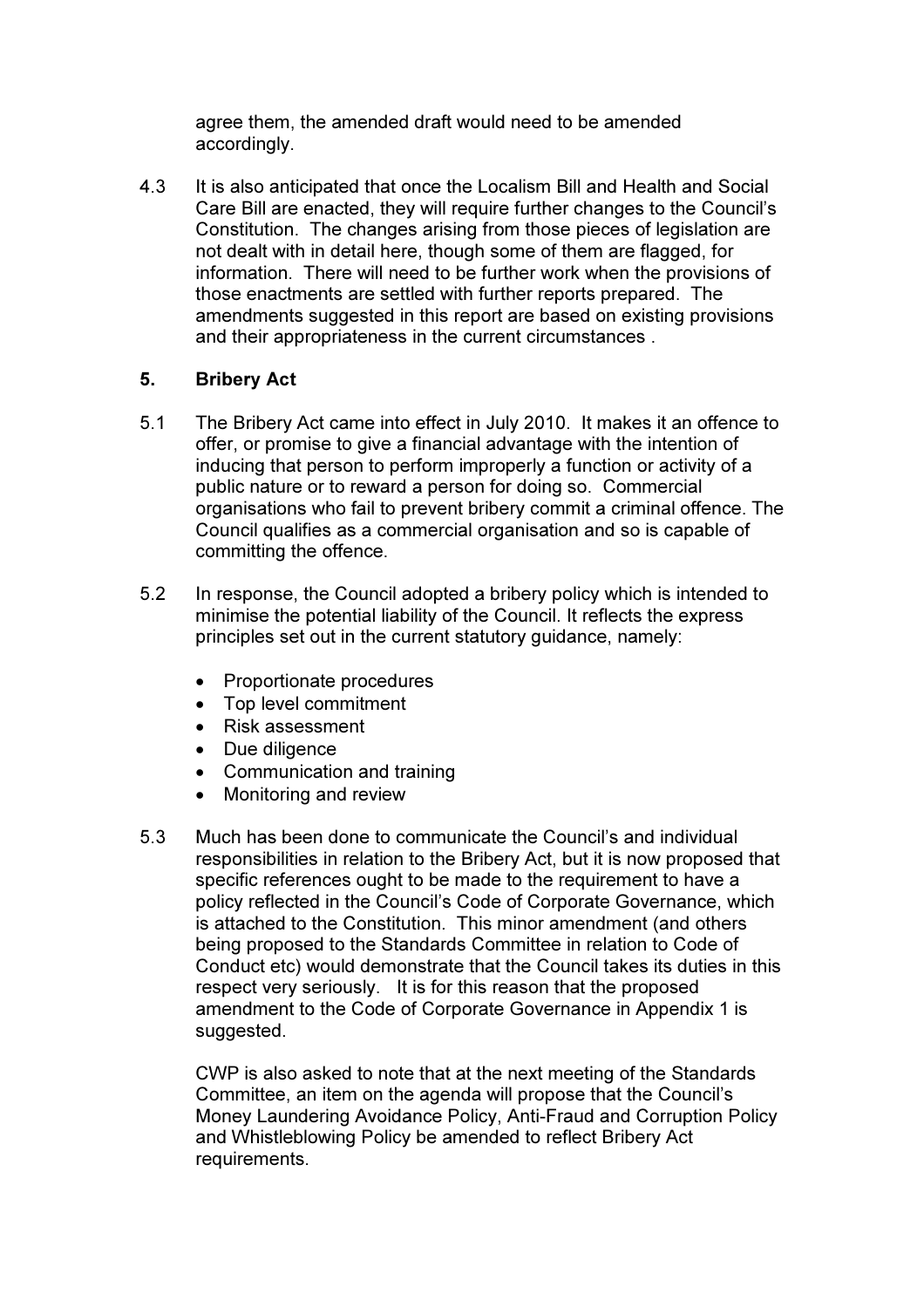### 6. Structure Chart

Following the reduction in the number of Council directorates from 5 to 4, it is proposed that the amended structure chart appearing in Appendix 1 be included in the Constitution

### 7. Head of Scrutiny

Section 21ZA Local Government Act 2000 (as amended) provides that the Council should designate an officer as Scrutiny Officer, whose functions are:

- to promote the role of the overview and scrutiny committee
- support overview and scrutiny committee and its members
- to provide support and guidance to the members of the Council (and the executive) and officers in relation to overview and scrutiny functions

The Head of Scrutiny may not be the Head of Paid Service, Chief Finance Officer, nor Monitoring Officer.

Though in practice the Council acknowledges that the Head of Corporate Policy and Governance fulfils this role, it has never been formalised in the Constitution and so it is suggested that the amendments appearing at Appendix 1 in this respect be approved

# 8. Financial regulations

Some amendments are necessary to financial regulations to reflect the change in the organisation of the Council's directorates. The Executive Director for Resources has prepared a new set of regulations in her capacity as the Council's section 151 officer. She now presents those to the CWP as part of Appendix 1 and asks the Council to include them in the amended Constitution .

# 9. Expected changes

It is clear that the advent of the Localism Act and Health and Social Care Act will require constitutional changes, and members are referred to the briefing on this elsewhere on the agenda. These are likely to include such matters as amendment to the ethical framework, provisions relating to pay accountability, possible co-options schemes, contract procedures and schemes of delegation. However it is not possible to be definitive at this stage about what those changes might finally be and further report(s) will be brought back in due course following Royal Assent which is expected shortly.

# 10. Legal implications